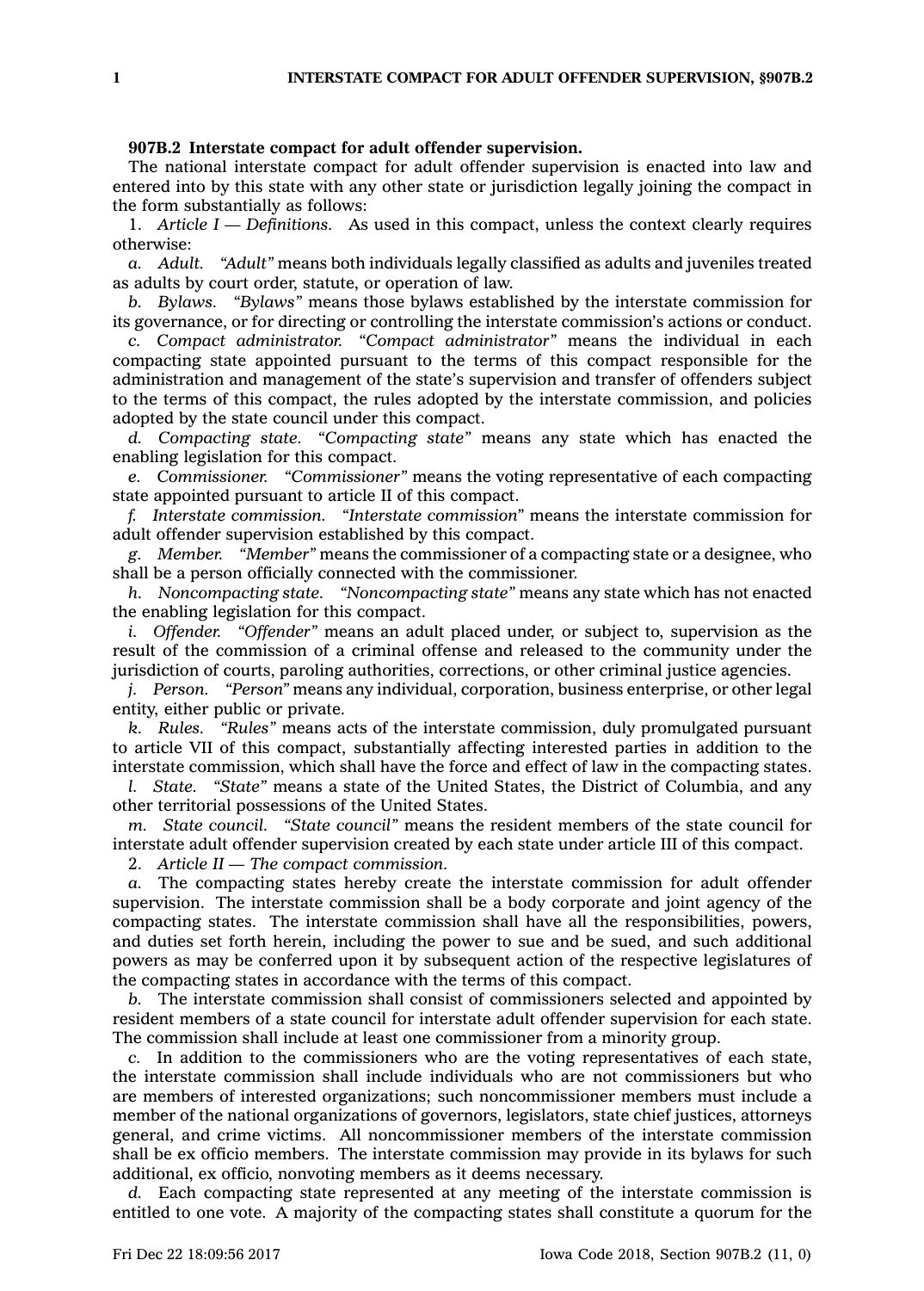transaction of business, unless <sup>a</sup> larger quorum is required by the bylaws of the interstate commission.

*e.* The interstate commission shall meet at least once each calendar year. The chairperson may call additional meetings and, upon the request of twenty-seven or more compacting states, shall call additional meetings. Public notice shall be given of all meetings and meetings shall be open to the public.

*f.* The interstate commission shall establish an executive committee which shall include commission officers, members, and others as shall be determined by the bylaws. The executive committee shall have the power to act on behalf of the interstate commission during periods when the interstate commission is not in session, with the exception of rulemaking and amendment to the compact. The executive committee oversees the day-to-day activities managed by the executive director and interstate commission staff, administers enforcement and compliance with the provisions of the compact, its bylaws, and as directed by the interstate commission, and performs other duties as directed by commission or set forth in the bylaws.

3. *Article III — The state council.* Each member state shall create <sup>a</sup> state council for interstate adult offender supervision which shall be responsible for the appointment of the commissioner who shall serve on the interstate commission from that state. Each state council shall appoint as its commissioner the compact administrator from that state to serve on the interstate commission in such capacity under or pursuant to applicable law of the member state. While each member state may determine the membership of its own state council, its membership must include at least one representative from the legislative, judicial, and executive branches of government, victims groups, and compact administrators. Each compacting state retains the right to determine the qualifications of the compact administrator who shall be appointed by the state council or by the governor in consultation with the legislature and the judiciary. In addition to appointment of its commissioner to the interstate commission, each state council shall exercise oversight and advocacy concerning its participation in interstate commission activities and other duties as may be determined by each member state, including but not limited to development of policy concerning operations and procedures of the compact within that state.

4. *Article IV — Powers and duties of the interstate commission.* The interstate commission shall have the following powers:

*a.* To adopt <sup>a</sup> seal and suitable bylaws governing the management and operation of the interstate commission.

*b.* To promulgate rules which shall have the force and effect of statutory law and shall be binding in the compacting states to the extent and in the manner provided in this compact.

*c.* To oversee, supervise, and coordinate the interstate movement of offenders subject to the terms of this compact and any bylaws adopted and rules promulgated by the interstate commission.

*d.* To enforce compliance with compact provisions, interstate commission rules, and bylaws, using all necessary and proper means, including but not limited to the use of judicial process.

*e.* To establish and maintain offices.

*f.* To purchase and maintain insurance and bonds.

*g.* To borrow, accept, or contract for services of personnel, including but not limited to members and their staffs.

*h.* To establish and appoint committees and hire staff which it deems necessary for the carrying out of its functions, including but not limited to an executive committee as required by article II which shall have the power to act on behalf of the interstate commission in carrying out its powers and duties hereunder.

*i.* To elect or appoint such officers, attorneys, employees, agents, or consultants, and to fix their compensation, define their duties, and determine their qualifications; and to establish the interstate commission's personnel policies and programs relating to, among other things, conflicts of interest, rates of compensation, and qualifications of personnel.

*j.* To accept any and all donations and grants of money, equipment, supplies, materials, and services, and to receive, utilize, and dispose of the same.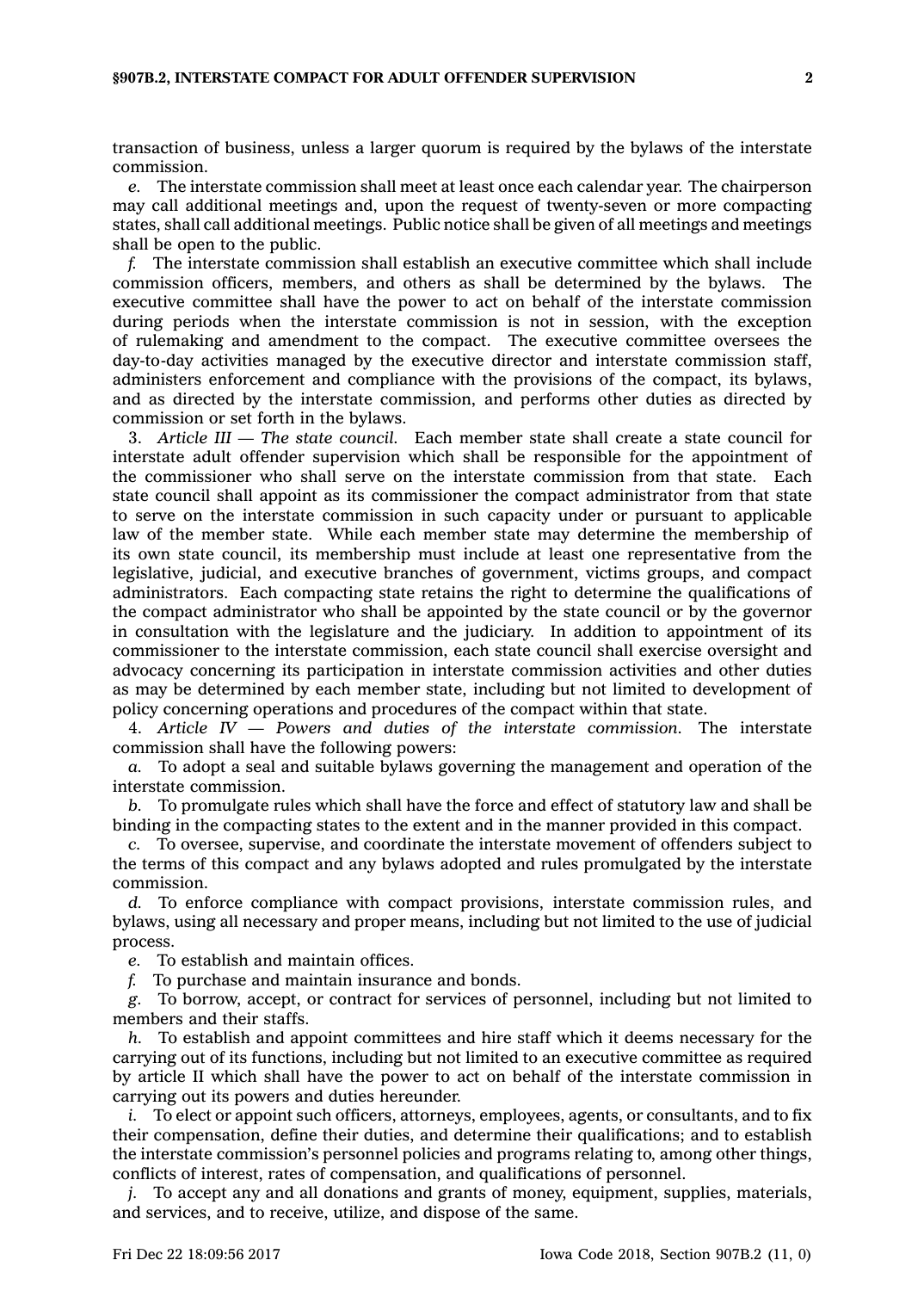*k.* To lease, purchase, accept contributions or donations of, or otherwise to own, hold, improve, or use any property, real, personal, or mixed.

*l.* To sell, convey, mortgage, pledge, lease, exchange, abandon, or otherwise dispose of any property, real, personal, or mixed.

*m.* To establish <sup>a</sup> budget and make expenditures and levy dues as provided in article IX of this compact.

*n.* To sue and be sued.

*o.* To provide for dispute resolution among compacting states.

*p.* To perform such functions as may be necessary or appropriate to achieve the purposes of this compact.

*q.* To report annually to the legislatures, governors, judiciary, and state councils of the compacting states concerning the activities of the interstate commission during the preceding year. Such reports shall also include any recommendations that may have been adopted by the interstate commission.

*r.* To coordinate education, training, and public awareness regarding the interstate movement of offenders for officials involved in such activity.

*s.* To establish uniform standards for the reporting, collecting, and exchanging of data.

5. *Article V — Organization and operation of the interstate commission.*

*a. Bylaws.* The interstate commission shall, by <sup>a</sup> majority of the members, within twelve months of the first interstate commission meeting, adopt bylaws to govern its conduct as may be necessary or appropriate to carry out the purposes of the compact, including, but not limited to:

(1) Establishing the fiscal year of the interstate commission.

(2) Establishing an executive committee and such other committees as may be necessary.

(3) Providing reasonable standards and procedures:

(a) For the establishment of committees.

(b) Governing any general or specific delegation of any authority or function of the interstate commission.

(4) Providing reasonable procedures for calling and conducting meetings of the interstate commission, and ensuring reasonable notice of each such meeting.

(5) Establishing the titles and responsibilities of the officers of the interstate commission.

(6) Providing reasonable standards and procedures for the establishment of the personnel policies and programs of the interstate commission. Notwithstanding any civil service or other similar laws of any compacting state, the bylaws shall exclusively govern the personnel policies and programs of the interstate commission.

(7) Providing <sup>a</sup> mechanism for winding up the operations of the interstate commission and the equitable return of any surplus funds that may exist upon the termination of the compact after the payment or reserving of all of its debts and obligations.

(8) Providing transition rules for startup administration of the compact.

(9) Establishing standards and procedures for compliance and technical assistance in carrying out the compact.

*b. Officers and staff.*

(1) The interstate commission shall, by <sup>a</sup> majority of the members, elect from among its members <sup>a</sup> chairperson and <sup>a</sup> vice chairperson, each of whom shall have such authorities and duties as may be specified in the bylaws. The chairperson or, in the chairperson's absence or disability, the vice chairperson, shall preside at all meetings of the interstate commission. The officers so elected shall serve without compensation or remuneration from the interstate commission; provided that, subject to the availability of budgeted funds, the officers shall be reimbursed for any actual and necessary costs and expenses incurred by them in the performance of their duties and responsibilities as officers of the interstate commission.

(2) The interstate commission shall, through its executive committee, appoint or retain an executive director for such period, upon such terms and conditions and for such compensation as the interstate commission may deem appropriate. The executive director shall serve as secretary to the interstate commission, and hire and supervise such other staff as may be authorized by the interstate commission, but shall not be <sup>a</sup> member.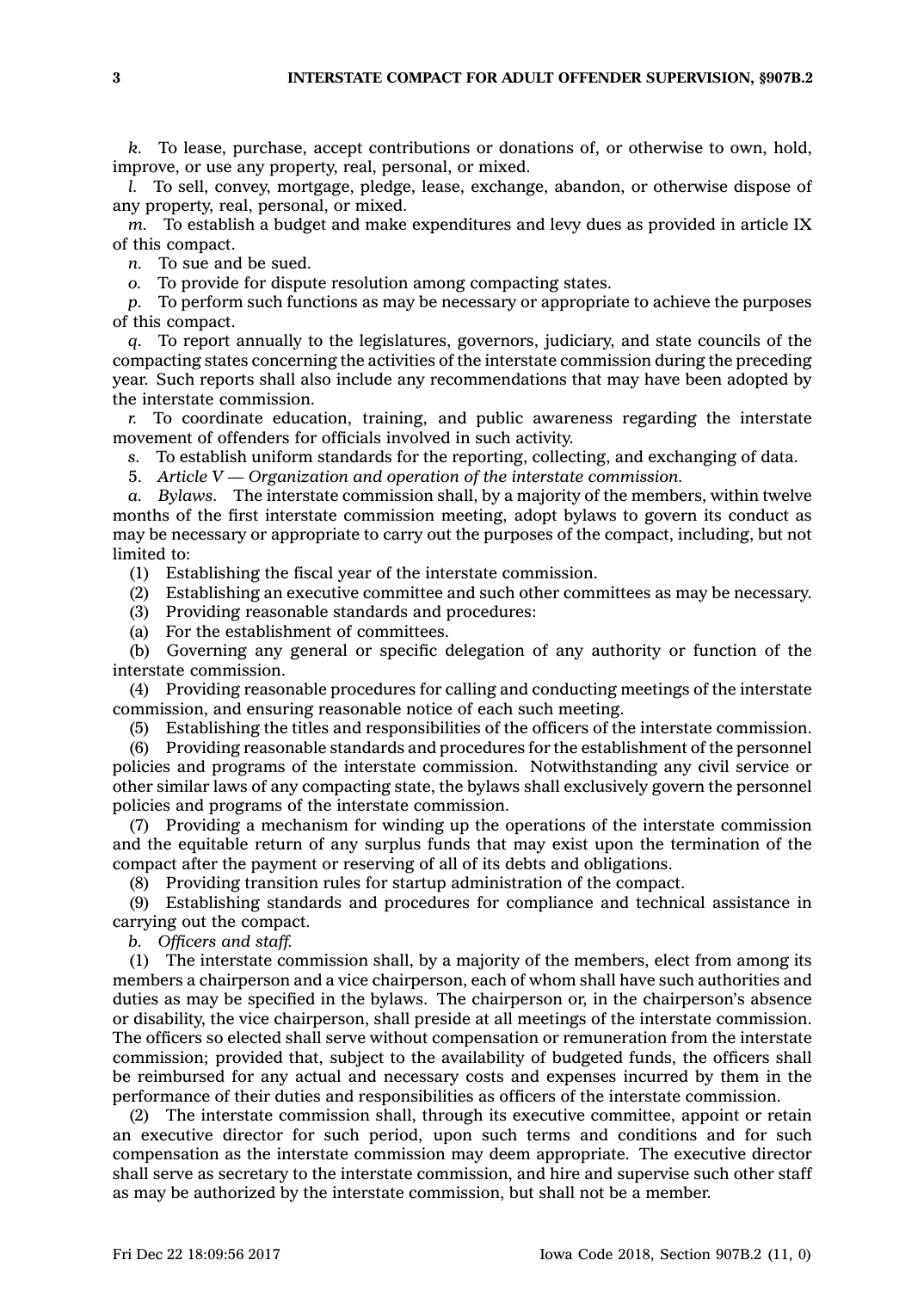*c. Corporate records of the interstate commission.* The interstate commission shall maintain its corporate books and records in accordance with the bylaws.

*d. Qualified immunity, defense and indemnification.*

(1) The members, officers, executive director, and employees of the interstate commission shall be immune from suit and liability, either personally or in their official capacity, for any claim for damage to or loss of property or personal injury or other civil liability caused or arising out of any actual or alleged act, error, or omission that occurred within the scope of interstate commission employment, duties, or responsibilities; provided that nothing in this subparagraph shall be construed to protect any such person from suit and liability for any damage, loss, injury, or liability caused by the intentional or willful and wanton misconduct of any such person.

(2) The interstate commission shall defend the commissioner of <sup>a</sup> compacting state, or the commissioner's representatives or employees, or the interstate commission's representatives or employees, in any civil action seeking to impose liability, arising out of any actual or alleged act, error, or omission that occurred within the scope of interstate commission employment, duties, or responsibilities, or that the defendant had <sup>a</sup> reasonable basis for believing occurred within the scope of interstate commission employment, duties, or responsibilities; provided that the actual or alleged act, error, or omission did not result from intentional wrongdoing on the part of such person.

(3) The interstate commission shall indemnify and hold the commissioner of <sup>a</sup> compacting state, the appointed designee, or employees, or the interstate commission's representatives or employees, harmless in the amount of any settlement or judgment obtained against such persons arising out of any actual or alleged act, error, or omission that occurred within the scope of interstate commission employment, duties, or responsibilities, or that such persons had <sup>a</sup> reasonable basis for believing occurred within the scope of interstate commission employment, duties, or responsibilities, provided that the actual or alleged act, error, or omission did not result from gross negligence or intentional wrongdoing on the part of such person.

6. *Article VI —Activities of the interstate commission.*

*a.* The interstate commission shall meet and take such actions as are consistent with the provisions of this compact.

*b.* Except as otherwise provided in this compact and unless <sup>a</sup> greater percentage is required by the bylaws, in order to constitute an act of the interstate commission, such act shall have been taken at <sup>a</sup> meeting of the interstate commission and shall have received an affirmative vote of <sup>a</sup> majority of the members present.

*c.* Each member of the interstate commission shall have the right and power to cast <sup>a</sup> vote to which that compacting state is entitled and to participate in the business and affairs of the interstate commission. A member shall vote in person on behalf of the state and shall not delegate <sup>a</sup> vote to another member state. However, <sup>a</sup> state council shall appoint another authorized representative, in the absence of the commissioner from that state, to cast <sup>a</sup> vote on behalf of the member state at <sup>a</sup> specified meeting. The bylaws may provide for members' participation in meetings by telephone or other means of telecommunication or electronic communication. Any voting conducted by telephone or other means of telecommunication or electronic communication shall be subject to the same quorum requirements of meetings where members are present in person.

*d.* The interstate commission shall meet at least once during each calendar year. The chairperson of the interstate commission may call additional meetings at any time and, upon the request of <sup>a</sup> majority of the members, shall call additional meetings.

*e.* The interstate commission's bylaws shall establish conditions and procedures under which the interstate commission shall make its information and official records available to the public for inspection or copying. The interstate commission may exempt from disclosure any information or official records to the extent they would adversely affect personal privacy rights or proprietary interests. In promulgating such rules, the interstate commission may make available to law enforcement agencies records and information otherwise exempt from disclosure, and may enter into agreements with law enforcement agencies to receive or exchange information or records subject to nondisclosure and confidentiality provisions.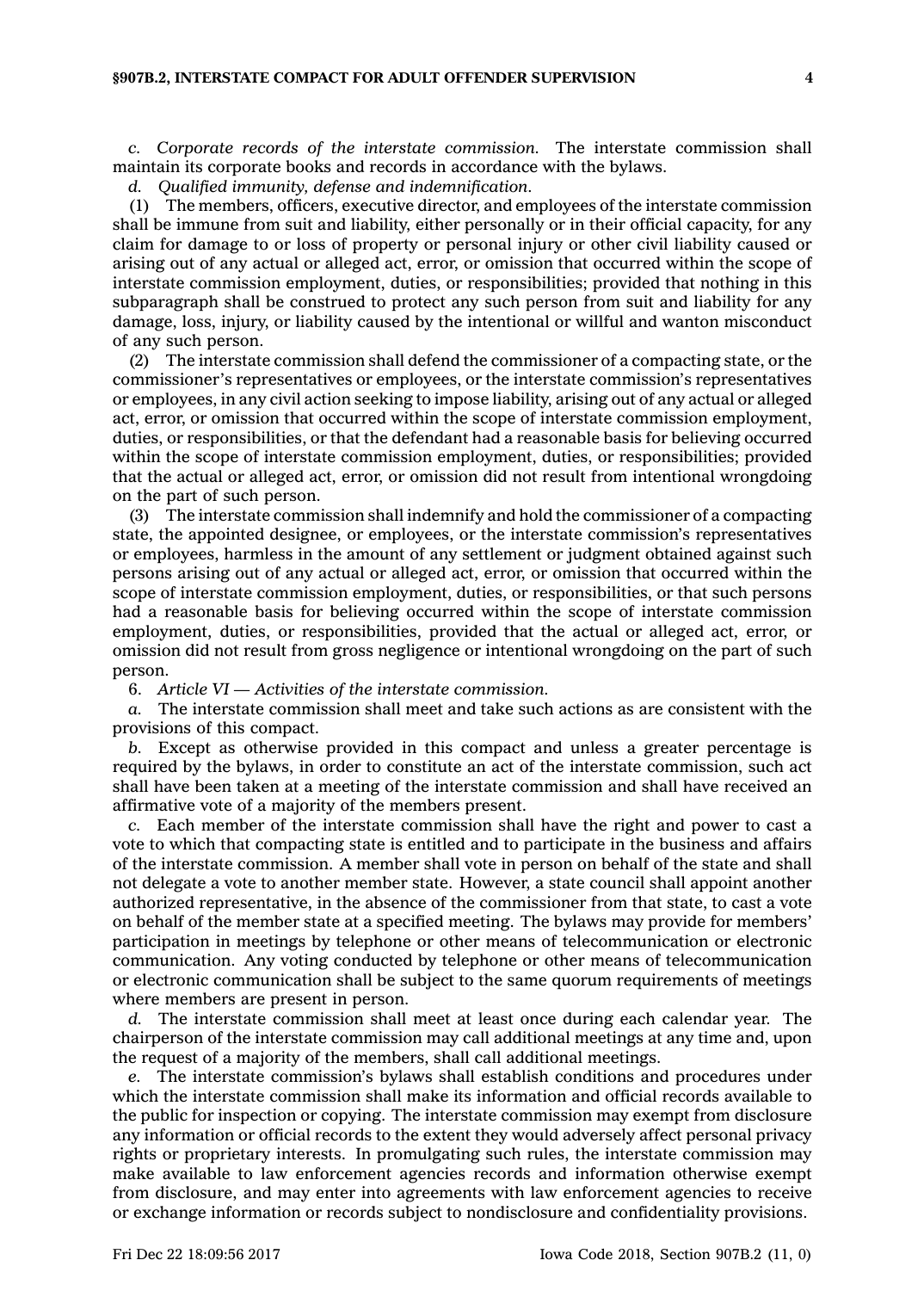*f.* Public notice shall be given of all meetings and all meetings shall be open to the public, except as set forth in the rules or as otherwise provided in the compact. The interstate commission shall promulgate rules consistent with the principles contained in the federal Government in the Sunshine Act, 5 U.S.C. §552(a)(6), as may be amended. The interstate commission and any of its committees may close <sup>a</sup> meeting to the public where it determines by two-thirds vote that an open meeting would be likely to:

(1) Relate solely to the interstate commission's internal personnel practices and procedures.

(2) Disclose matters specifically exempted from disclosure by statute.

(3) Disclose trade secrets or commercial or financial information which is privileged or confidential.

(4) Involve accusing any person of <sup>a</sup> crime, or formally censuring any person.

(5) Disclose information of <sup>a</sup> personal nature where disclosure would constitute <sup>a</sup> clearly unwarranted invasion of personal privacy.

(6) Disclose investigatory records compiled for law enforcement purposes.

(7) Disclose information contained in or related to examination, operating, or condition reports prepared by, or on behalf of or for the use of, the interstate commission with respect to <sup>a</sup> regulated entity for the purpose of regulation or supervision of such entity.

(8) Disclose information, the premature disclosure of which would significantly endanger the life of <sup>a</sup> person or the stability of <sup>a</sup> regulated entity.

(9) Specifically relate to the interstate commission's issuance of <sup>a</sup> subpoena, or its participation in <sup>a</sup> civil action or proceeding.

*g.* For every meeting closed pursuant to this provision, the interstate commission's chief legal officer shall publicly certify that, in the officer's opinion, the meeting may be closed to the public, and shall reference each relevant exemptive provision. The interstate commission shall keep minutes which shall fully and clearly describe all matters discussed in any meeting and shall provide <sup>a</sup> full and accurate summary of any actions taken, and the reasons therefor, including <sup>a</sup> description of each of the views expressed on any item and the record of any roll call vote, reflected in the vote of each member on the question. All documents considered in connection with any action shall be identified in such minutes.

*h.* The interstate commission shall collect standardized data concerning the interstate movement of offenders as directed through its bylaws and rules which shall specify the data to be collected, the means of collection, and data exchange and reporting requirements.

7. *Article VII — Rulemaking functions of the interstate commission.*

*a.* The interstate commission shall promulgate rules in order to effectively and efficiently achieve the purposes of the compact including transition rules governing administration of the compact during the period in which it is being considered and enacted by the states.

*b.* Rulemaking shall occur pursuant to the criteria set forth in this article and the bylaws and rules adopted pursuant thereto. Such rulemaking shall substantially conform to the principles of the federal Administrative Procedure Act, 5 U.S.C. §551 et seq., and the federal Advisory Committee Act, 5 U.S.C. app. 2, §1 et seq., as may be amended.

*c.* All rules and amendments shall become binding as of the date specified in each rule or amendment.

*d.* If <sup>a</sup> majority of the legislatures of the compacting states rejects <sup>a</sup> rule, by enactment of <sup>a</sup> statute or resolution in the same manner used to adopt the compact, then such rule shall have no further force and effect in any compacting state.

*e.* When promulgating <sup>a</sup> rule, the interstate commission shall do all of the following:

(1) Publish the proposed rule stating with particularity the text of the rule which is proposed and the reason for the proposed rule.

(2) Allow persons to submit written data, facts, opinions, and arguments, which information shall be publicly available.

(3) Provide an opportunity for an informal hearing.

(4) Promulgate <sup>a</sup> final rule and its effective date, if appropriate, based on the rulemaking record.

*f.* Not later than sixty days after <sup>a</sup> rule is promulgated, any interested person may file <sup>a</sup> petition in the United States district court for the District of Columbia or in the United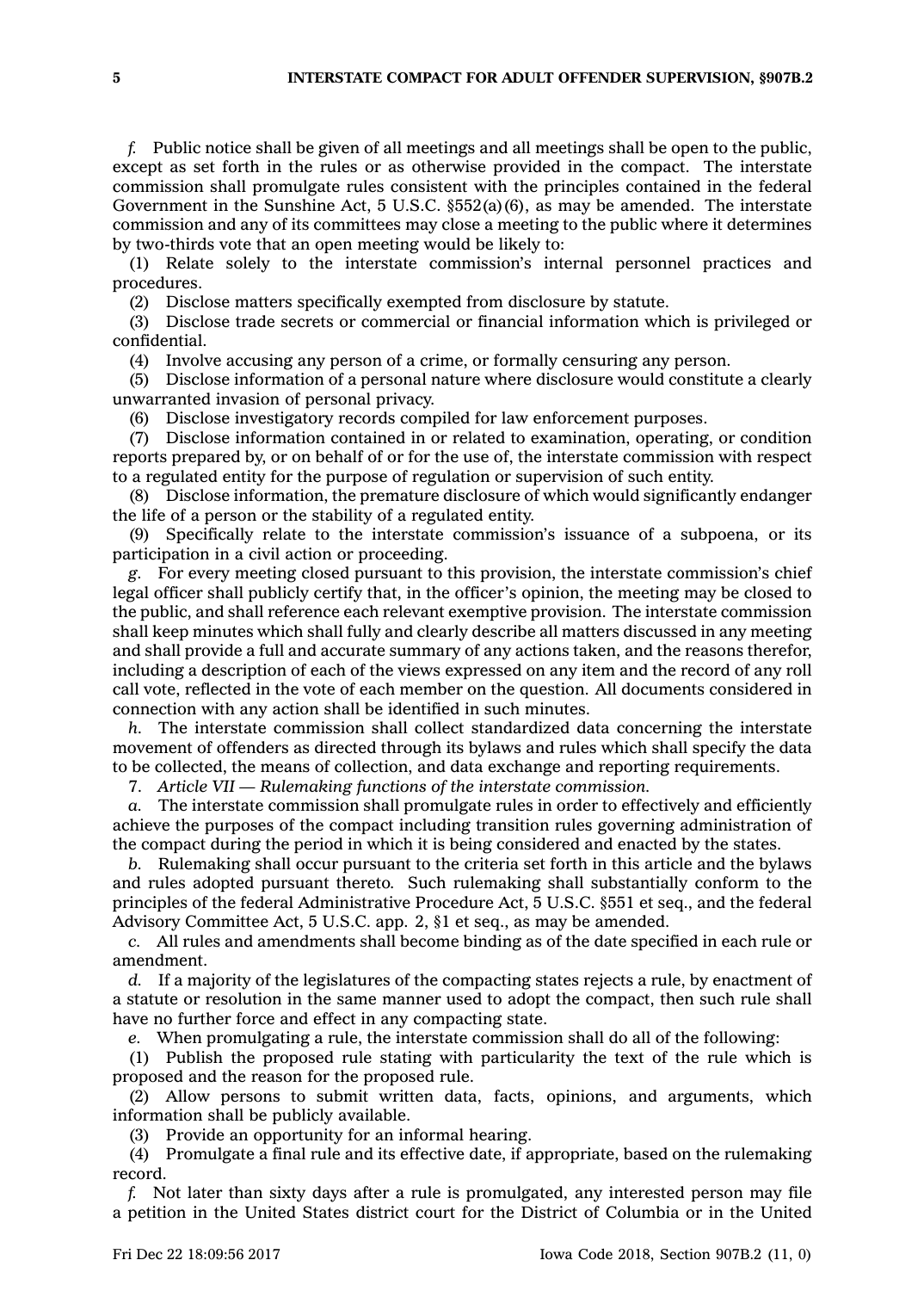States district court where the interstate commission's principal office is located for judicial review of such rule. If the court finds that the interstate commission's action is not supported by substantial evidence, as defined in the federal Administrative Procedure Act, in the rulemaking record, the court shall hold the rule unlawful and set it aside.

*g.* Subjects to be addressed within twelve months after the first meeting must at <sup>a</sup> minimum include:

(1) Notice to victims and opportunity to be heard.

(2) Offender registration and compliance.

(3) Violations and returns.

(4) Transfer procedures and forms.

(5) Eligibility for transfer.

(6) Collection of restitution and fees from offenders.

(7) Data collection and reporting.

(8) The level of supervision to be provided by the receiving state.

(9) Transition rules governing the operation of the compact and the interstate commission during all or part of the period between the effective date of the compact and the date on which the last eligible state adopts the compact.

(10) Mediation, arbitration and dispute resolution. The existing rules governing the operation of the previous compact superseded by this compact shall be null and void twelve months after the first meeting of the interstate commission created hereunder.

*h.* Upon determination by the interstate commission that an emergency exists, it may promulgate an emergency rule which shall become effective immediately upon adoption, provided that the usual rulemaking procedures provided hereunder shall be retroactively applied to said rule as soon as reasonably possible, in no event later than ninety days after the effective date of the rule.

8. *Article VIII — Oversight, enforcement, and dispute resolution by the interstate commission.*

*a. Oversight.*

(1) The interstate commission shall oversee the interstate movement of adult offenders in the compacting states and shall monitor such activities being administered in noncompacting states which may significantly affect compacting states.

(2) The courts and executive agencies in each compacting state shall enforce this compact and shall take all actions necessary and appropriate to effectuate the compact's purposes and intent. In any judicial or administrative proceeding in <sup>a</sup> compacting state pertaining to the subject matter of this compact which may affect the powers, responsibilities, or actions of the interstate commission, the interstate commission shall be entitled to receive all service of process in any such proceeding, and shall have standing to intervene in the proceeding for all purposes.

*b. Dispute resolution.*

(1) The compacting states shall report to the interstate commission on issues or activities of concern to them, and cooperate with and support the interstate commission in the discharge of its duties and responsibilities.

(2) The interstate commission shall attempt to resolve any disputes or other issues which are subject to the compact and which may arise among compacting states and noncompacting states.

(3) The interstate commission shall enact <sup>a</sup> bylaw or promulgate <sup>a</sup> rule providing for both mediation and binding dispute resolution for disputes among the compacting states.

*c. Enforcement.* The interstate commission, in the reasonable exercise of its discretion, shall enforce the provisions of this compact using any or all means set forth in article XI, paragraph *"b"*, of this compact.

9. *Article IX — Finance.*

*a.* The interstate commission shall pay or provide for the payment of the reasonable expenses of its establishment, organization, and ongoing activities.

*b.* The interstate commission shall levy on and collect an annual assessment from each compacting state to cover the cost of the internal operations and activities of the interstate commission and its staff, which must be in <sup>a</sup> total amount sufficient to cover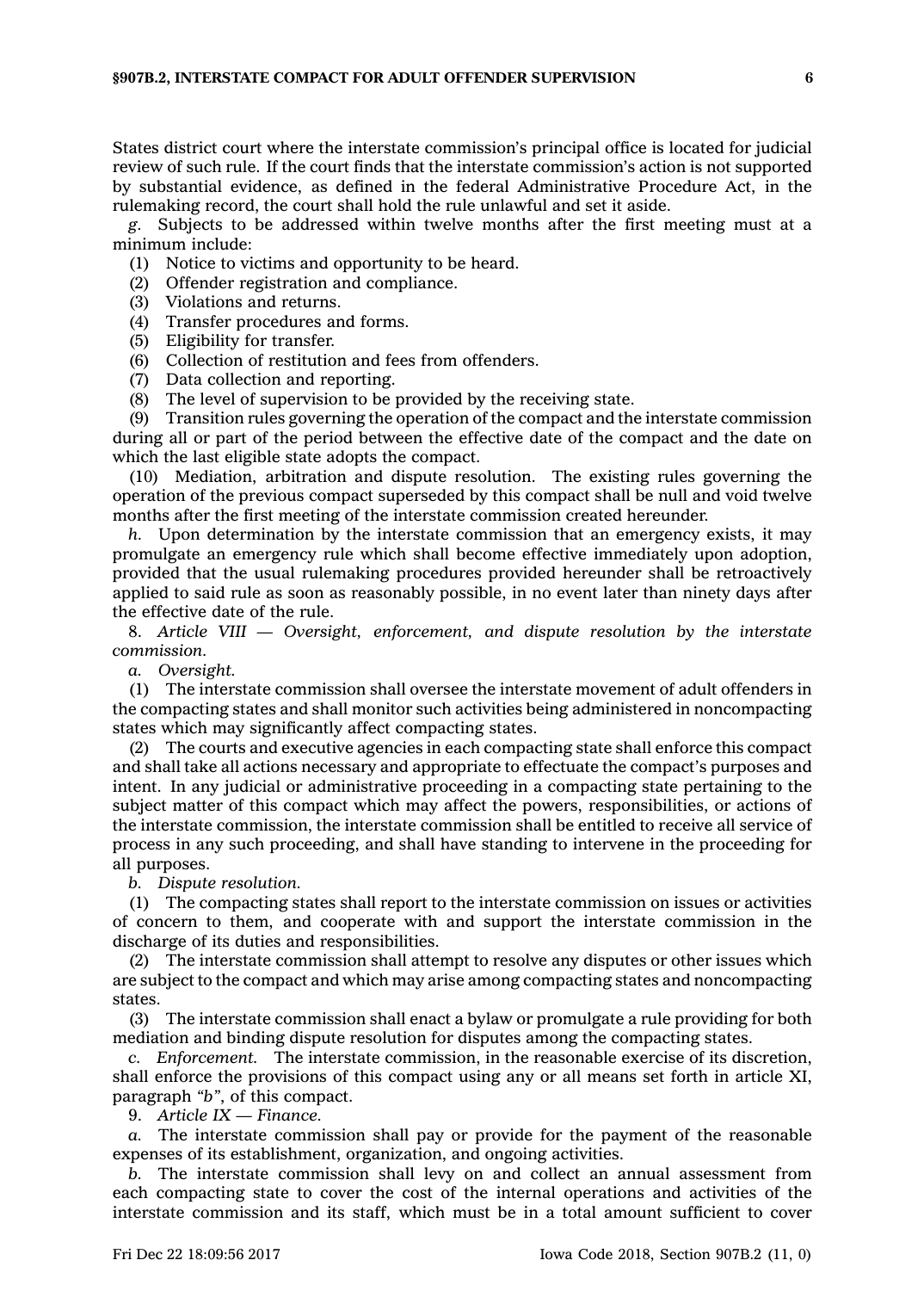the interstate commission's annual budget as approved each year. The aggregate annual assessment amount shall be allocated based upon <sup>a</sup> formula to be determined by the interstate commission, taking into consideration the population of the state and the volume of interstate movement of offenders in each compacting state, and shall promulgate <sup>a</sup> rule binding upon all compacting states which governs the assessment.

*c.* The interstate commission shall not incur any obligations of any kind prior to securing the funds adequate to meet the same; nor shall the interstate commission pledge the credit of any of the compacting states, except by and with the authority of the compacting state.

*d.* The interstate commission shall keep accurate accounts of all receipts and disbursements. The receipts and disbursements of the interstate commission shall be subject to the audit and accounting procedures established under its bylaws. However, all receipts and disbursements of funds handled by the interstate commission shall be audited yearly by <sup>a</sup> certified or licensed public accountant and the report of the audit shall be included in and become part of the annual report of the interstate commission.

10. *Article X — Compacting states, effective date and amendment.*

*a.* Any state, as defined in article I of this compact, is eligible to become <sup>a</sup> compacting state.

*b.* The compact shall become effective and binding upon legislative enactment of the compact into law by no less than thirty-five of the states. The initial effective date shall be the later of July 1, 2002, or upon enactment into law by the thirty-fifth jurisdiction. Thereafter it shall become effective and binding, as to any other compacting state, upon enactment of the compact into law by that state. The governors of nonmember states or their designees will be invited to participate in interstate commission activities on <sup>a</sup> nonvoting basis prior to adoption of the compact by all states and territories of the United States.

*c.* Amendments to the compact may be proposed by the interstate commission for enactment by the compacting states. No amendment shall become effective and binding upon the interstate commission and the compacting states unless and until it is enacted into law by unanimous consent of the compacting states.

11. *Article XI —Withdrawal, default, and termination, and judicial enforcement.*

*a. Withdrawal.*

(1) Once effective, the compact shall continue in force and remain binding upon each and every compacting state; provided that <sup>a</sup> compacting state may withdraw from the compact by enacting <sup>a</sup> statute specifically repealing the statute which enacted the compact into law.

(2) The effective date of withdrawal is the effective date of the repeal.

(3) The withdrawing state shall immediately notify the chairperson of the interstate commission in writing upon the introduction of legislation repealing this compact in the withdrawing state.

(4) The interstate commission shall notify the other compacting states of the withdrawing state's intent to withdraw within sixty days of its receipt thereof.

(5) The withdrawing state is responsible for all assessments, obligations, and liabilities incurred through the effective date of withdrawal, including any obligations, the performance of which extend beyond the effective date of withdrawal.

(6) Reinstatement following withdrawal of any compacting state shall occur upon the withdrawing state reenacting the compact or upon such later date as determined by the interstate commission.

*b. Default.*

(1) If the interstate commission determines that any compacting state has at any time defaulted in the performance of any of its obligations or responsibilities under this compact, the bylaws, or any duly promulgated rules, the interstate commission may impose any or all of the following penalties:

(a) Fines, fees, and costs in such amounts as are deemed to be reasonable as fixed by the interstate commission.

(b) Remedial training and technical assistance as directed by the interstate commission.

(c) Suspension and termination of membership in the compact. Suspension shall be imposed only after all other reasonable means of securing compliance under the bylaws and rules have been exhausted. Immediate notice of suspension shall be given by the interstate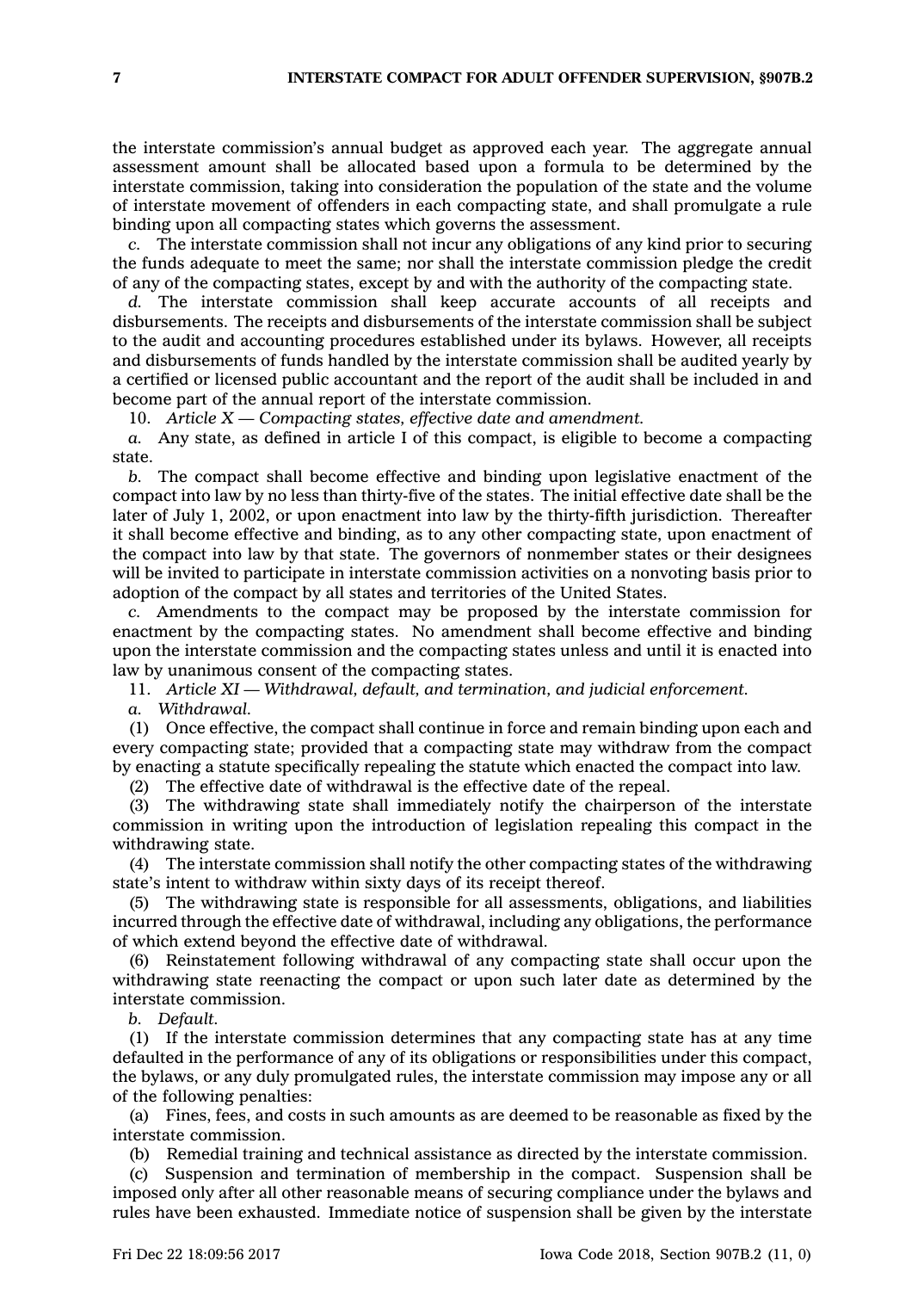commission to the governor, the chief justice of the state, the majority and minority leaders of the defaulting state's legislature, and the executive council. The grounds for default include, but are not limited to, failure of <sup>a</sup> compacting state to perform such obligations or responsibilities imposed upon it by this compact, interstate commission bylaws, or duly promulgated rules. The interstate commission shall immediately notify the defaulting state in writing of the penalty imposed by the interstate commission on the defaulting state pending <sup>a</sup> cure of the default. The interstate commission shall stipulate the conditions and the time period within which the defaulting state must cure its default. If the defaulting state fails to cure the default within the time period specified by the interstate commission, in addition to any other penalties imposed herein, the defaulting state may be terminated from the compact upon an affirmative vote of <sup>a</sup> majority of the compacting states and all rights, privileges, and benefits conferred by this compact shall be terminated from the effective date of suspension.

(2) Within sixty days of the effective date of termination of <sup>a</sup> defaulting state, the interstate commission shall notify the governor, the chief justice, and the majority and minority leaders of the defaulting state's legislature, and the executive council of such termination.

(3) The defaulting state is responsible for all assessments, obligations, and liabilities incurred through the effective date of termination including any obligations, the performance of which extends beyond the effective date of termination.

(4) The interstate commission shall not bear any costs relating to the defaulting state unless otherwise mutually agreed upon between the interstate commission and the defaulting state.

(5) Reinstatement following termination of any compacting state requires both <sup>a</sup> reenactment of the compact by the defaulting state and the approval of the interstate commission pursuant to the rules.

*c. Judicial enforcement.* The interstate commission may, by majority vote of the members, initiate legal action in the United States district court for the District of Columbia or, at the discretion of the interstate commission, in the United States district court where the interstate commission has its offices, to enforce compliance with the provisions of the compact, its duly promulgated rules, and bylaws, against any compacting state in default. In the event judicial enforcement is necessary, the prevailing party shall be awarded all costs of such litigation including reasonable attorney fees.

*d. Dissolution of compact.*

(1) The compact dissolves effective upon the date of the withdrawal or default of the compacting state which reduces membership in the compact to one compacting state.

(2) Upon the dissolution of this compact, the compact becomes null and void and shall be of no further force or effect, and the business and affairs of the interstate commission shall be wound up and any surplus funds shall be distributed in accordance with the bylaws.

12. *Article XII — Severability and construction.*

*a.* The provisions of this compact shall be severable, and if any phrase, clause, sentence, or provision is deemed unenforceable, the remaining provisions of the compact shall be enforceable.

*b.* The provisions of this compact shall be liberally constructed to effectuate its purposes.

13. *Article XIII —Binding effect of compact and other laws.*

*a. Other laws.*

(1) Nothing herein prevents the enforcement of any other law of <sup>a</sup> compacting state that is not inconsistent with this compact.

(2) All compacting states' laws conflicting with this compact are superseded to the extent of the conflict.

*b. Binding effect of the compact.*

(1) All lawful actions of the interstate commission, including all rules and bylaws promulgated by the interstate commission, are binding upon the compacting states.

(2) All agreements between the interstate commission and the compacting states are binding in accordance with their terms.

(3) Upon the request of <sup>a</sup> party to <sup>a</sup> conflict over meaning or interpretation of interstate commission actions, and upon <sup>a</sup> majority vote of the compacting states, the interstate commission may issue advisory opinions regarding such meaning or interpretation.